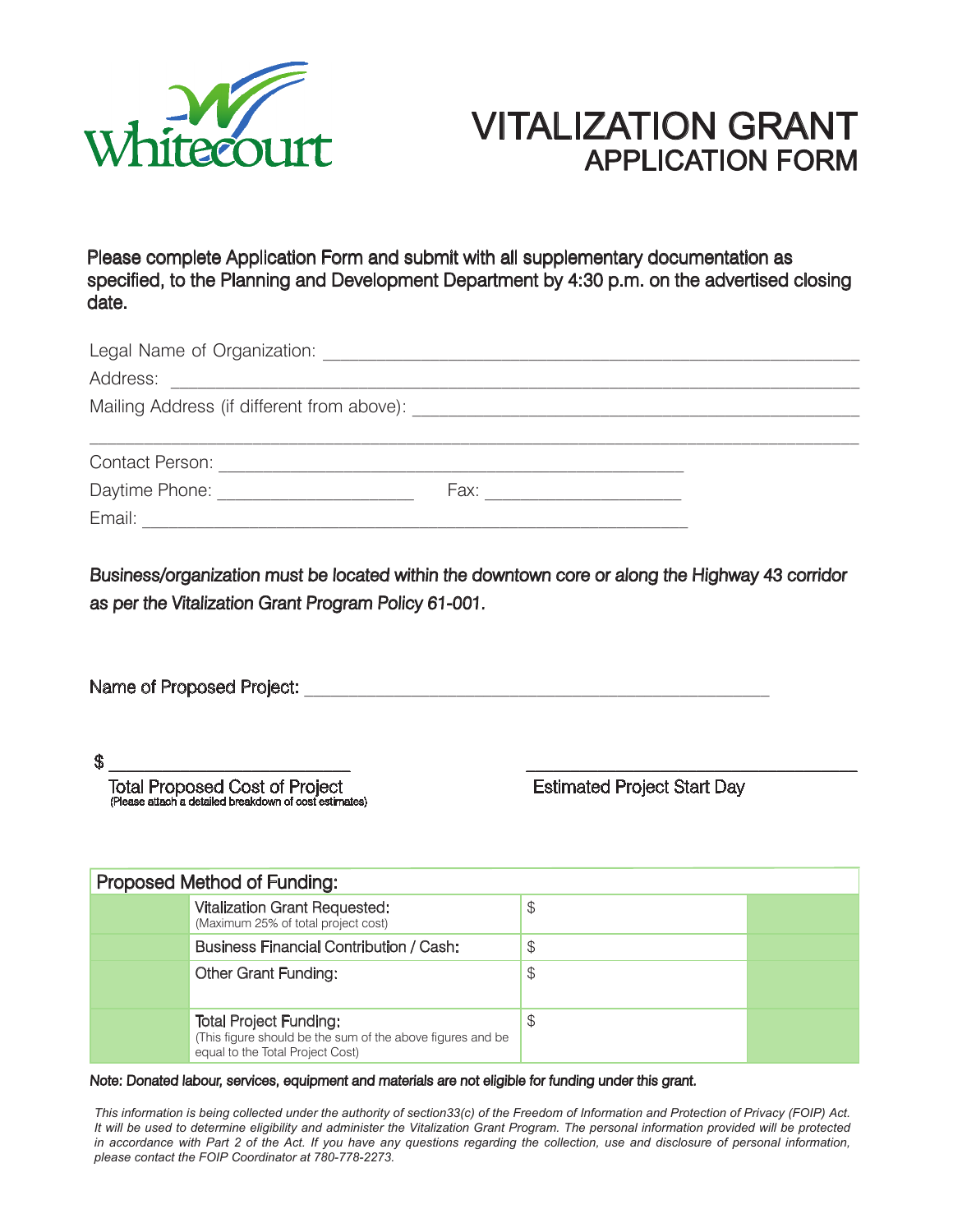## Please complete the following and attach supporting documentation, if necessary:

1. Project Description / Details (Detailed description of the project, expected outcomes, and how it meets the Vitalization Architectural (Wood/Stone) Theme as shown in the policy schedule.)

| <b>Building Details:</b> |                                                                                                          |  |
|--------------------------|----------------------------------------------------------------------------------------------------------|--|
|                          | Total building area (in m <sup>2</sup> )                                                                 |  |
|                          | Number of building faces fronting Highway 43/<br>downtown street                                         |  |
|                          | Total height and width of all building faces<br>fronting Highway 43/downtown street (in m <sup>2</sup> ) |  |

2. Ability to Manage (Detailed description of your ability to complete the project successfully, ability to raise funds in addition to those requested from this grant, and a list of previous management of projects or activities is attached.)